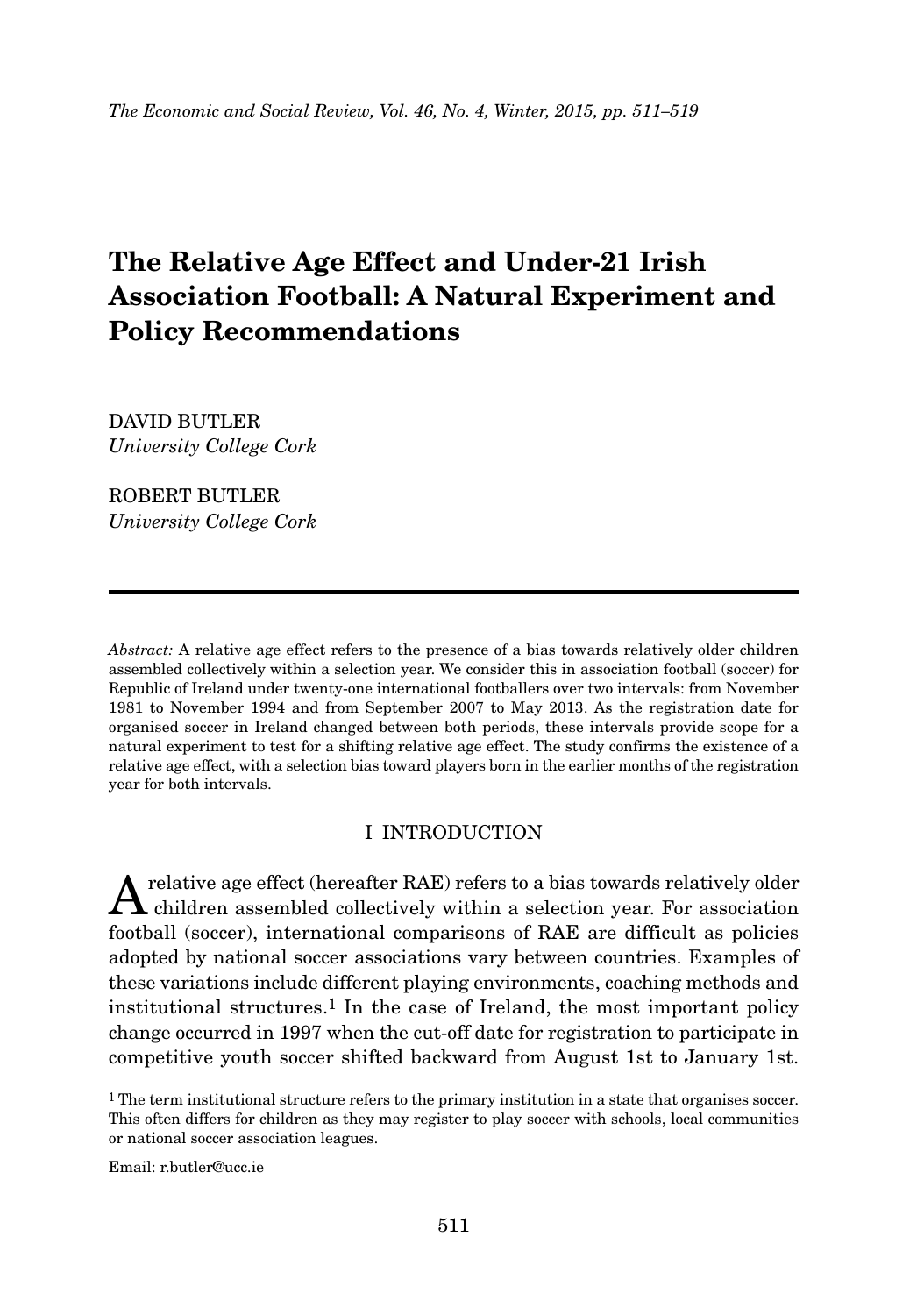Using this policy change as the basis for a natural experiment, we access data for male under twenty-one (U-21) international squads in Ireland between November 1981 and November 1994, and from September 2007 to May 2013. We test for the presence of RAE and question whether it shifted from August to January, favouring players born earlier in the calendar year. Previous research concerning RAE has not accessed country specific historical data to the extent here, where date of birth observations are up to thirty-four years apart.

The U-21 category of footballer is chosen due to their selection to represent Ireland at an elite level, their common succession to the status of senior player and their lengthy experience within a youth structure that grouped players chronologically within a uniform age cut-off date. The competitive nature and high regard associated with U-21 soccer ensures a commitment to achieving success across countries, guaranteeing a true assessment of Ireland's youth talent.

The importance of age effect studies for Irish soccer is twofold. First, this study offers an insight to the limits of structuring the sport by chronological age. This model of organising youth soccer seeks to ensure fairness by adopting an age cut-off date. Thus, this study is motivated by inequalities created by RAE. Such imbalances are in conflict with the Irish Sports Council's values for youth sport which aim to increase participation. A second relevance relates to talent development, another concern of the Irish Sports Council. The results presented here identify a potential constraint on developing elite talent and the ultimate performance of the Irish national soccer team. Adopting policies to negate RAE in Irish soccer can improve our talent identification process at a national level. We conclude with policy recommendations aimed at reducing the impact of RAE in Irish soccer to discourage dropout and improve national performance.

#### II A BRIEF LOGIC OF THE RELATIVE AGE EFFECT

When physiological, cognitive and social advantages exist between children assembled in age groupings, those born in the earliest quarter of a registration period are often identified as talented. This produces a systematic bias in the identification process, skewing the birth-date distribution of elite players. This has been subject to extensive research in soccer (Helson, Van Winckel and Williams, 2005; Cobley, Schorer and Baker, 2008; Helsen, Baker, Michiels, Schorer, Van Winckel and Williams, 2012).

Central to categorising children within a chronological age group is the presence of consistent age bands throughout youth soccer. A child born in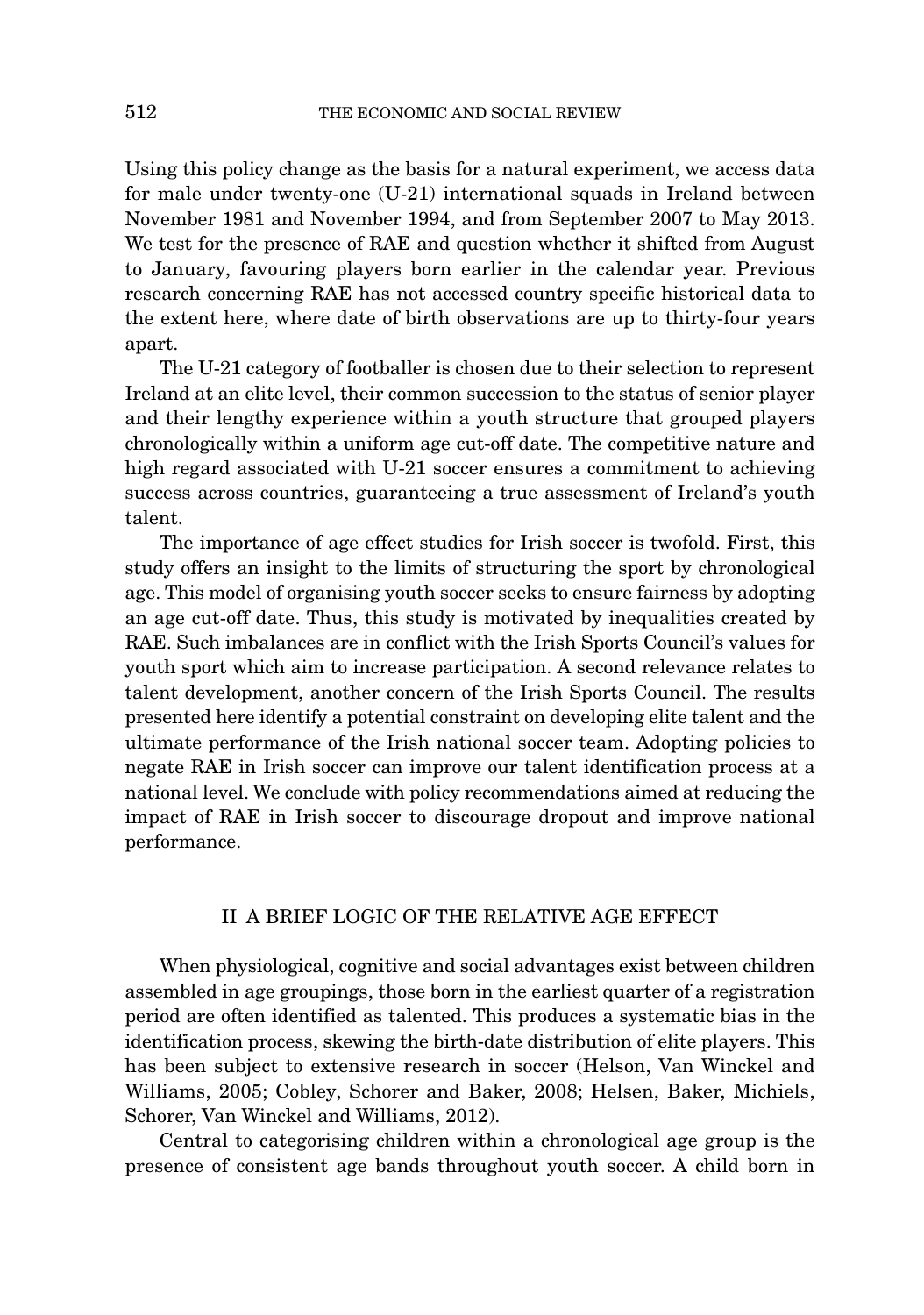January will persistently have an eleven-month advantage over December born children for the duration of their status as a youth footballer. These advantages, possessed by relatively older children, allow for recurring selection, greater practice levels, selection for higher standard teams and improved mentoring.

From a basis of relative maturity and initial success, a set of behaviours is evoked from both players and mentors that reinforce an early definition of talent. Psychological mechanisms are suggested to explain the reinforcement of RAE (Rosenthal, 1974; Weiner, 1986). Less advanced children can encounter aggravation due to lower amounts of playing time, provoking potential dropout. In contrast, advanced maturity allows comparably superior skills such as agility or coordination complement on-going selection. These children can form a positive psychological state that originated from initial success.

## III DATA AND METHODS

We examine Irish male U-21 international footballers before and after a policy change in 1997, where the date of registration for organised youth soccer reverted from August 1st to January 1st. Data is collected for two intervals before and after this adjustment. For the first period (November 1981- November 1994), footballers participate under a cut-off date of August 1st. For the second period (September 2007-May 2013), footballers participate under a cut-off date of January 1st. Dates of birth are sourced from official match day programmes of the Football Association of Ireland and the official websites of parent clubs.2 For the first interval, U-21 players born on or after August 1st 1960 are included in the sample. U-21 players born on or after January 1st 1986 are included for the second interval. All squads for qualification matches, playoff ties and friendlies are confirmed from UEFA records. Players born after August 1960 and January 1986 that did not represent Ireland at a U-21 level (while still eligible) given their appearance at a senior level are included in the sample. As these players perform on the highest international soccer level, their elite status is assumed.

From November 1981 to November 1994, 87 observations are collected. Data is available for the U-21 squads in the years 1981, 1985, 1987, 1991 and 1994. There are eight missing dates of birth over these five squads (n=79). A total of 127 observations are recorded from September 2007 to May 2013.3 Three

<sup>&</sup>lt;sup>2</sup> To ensure the accuracy of the data two further online databases are consulted.

<sup>3</sup> A customary induction of new players occurred during this second interval after Ireland's qualification campaigns ended allowing a relatively larger sample. This induction of greater numbers of new players does not occur during the first interval. At times during this first interval, the Irish international U-21 team did not enter European competitions.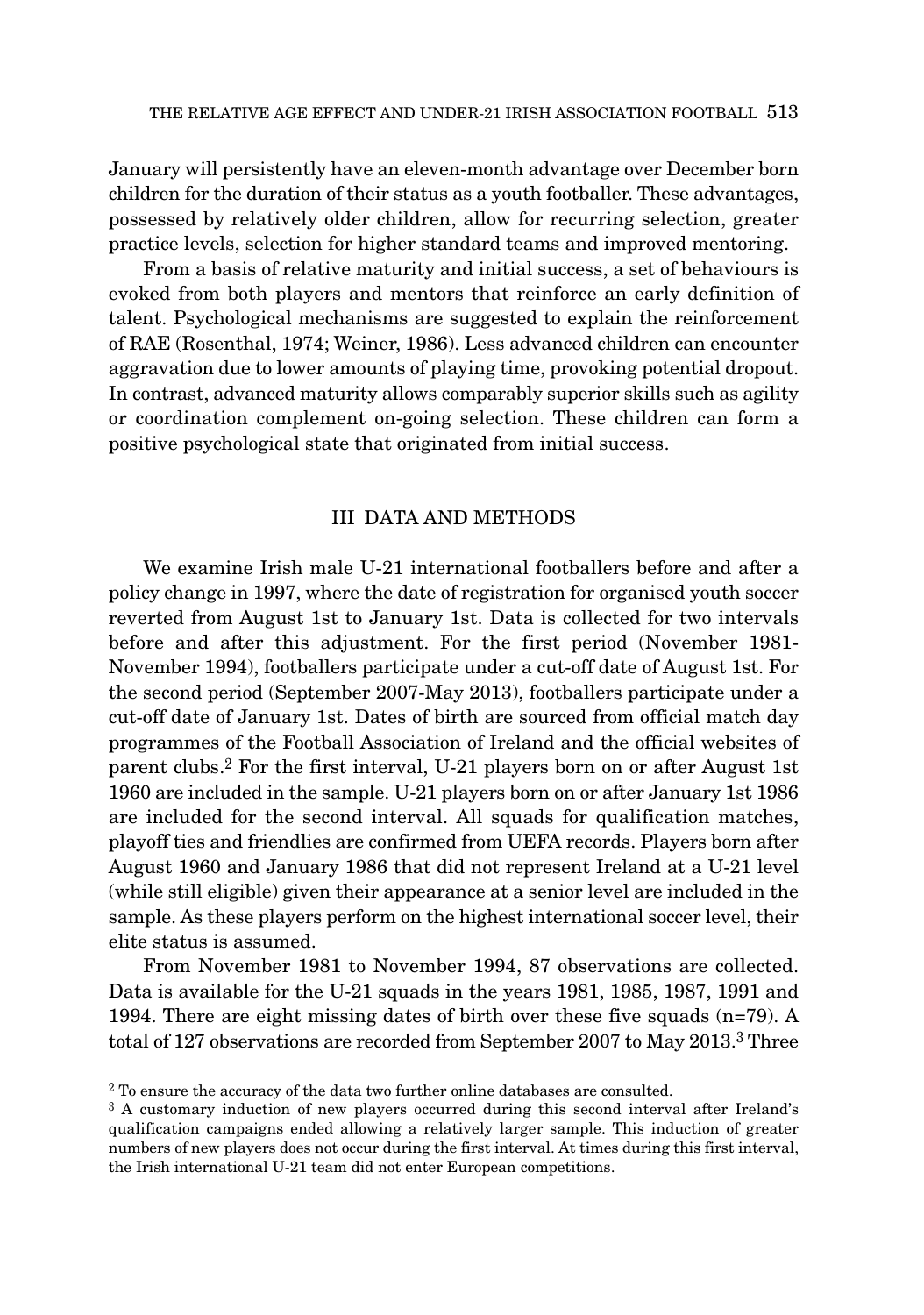samples are acquired in total, two are for the time periods under analysis and a third for a combined sample across all years. To test for RAE a series of nonparametric statistical tests are used to measure differences between the expected monthly birth-date distributions with the observed distribution for all the samples.

In line with similar RAE studies, a chi-square goodness of fit test is conducted within the three samples: 1981 to 1994, 2007 to 2013 and the combined sample from 1981 to 2013. A Kolmogorov-Smirnov one-sample test is carried out to compare the observed distribution with the expected monthly birth-date distributions within and between the samples. A Friedman test is used to compare the distribution of dates of birth between the first and second interval. To control for population, the observed distribution of U-21 players for both intervals is compared to aggregate statistics for registered male births during the years the players sampled are born. These statistics are retrieved from the Irish Central Statistics Office.

#### IV RESULTS

The birth-date distribution for the U-21 Irish international soccer team over the calendar year for both intervals is displayed in Table 1. Table 2 arranges players by month of birth so that Interval 1 represents the first month of a registration year for both samples. Therefore in Table 2, column one for the 1981-1994 row presents data for the month of August.

| Month of Birth |    |   |                              |                |  |  |                         |                                                       |    |              |                |                                                                                                      |
|----------------|----|---|------------------------------|----------------|--|--|-------------------------|-------------------------------------------------------|----|--------------|----------------|------------------------------------------------------------------------------------------------------|
|                |    |   |                              |                |  |  |                         |                                                       |    |              |                | Total                                                                                                |
| 3              | 2  | 6 | 5                            | $\overline{2}$ |  |  |                         | 7                                                     | 15 | -13          | $\overline{4}$ | 79                                                                                                   |
| 22             | 13 | 8 | 8                            |                |  |  | -10                     | -9                                                    | 15 | 6            | -7             | 127                                                                                                  |
|                |    |   |                              |                |  |  |                         |                                                       |    |              |                |                                                                                                      |
|                |    |   |                              |                |  |  |                         |                                                       |    |              |                | 100                                                                                                  |
|                |    |   |                              |                |  |  |                         |                                                       |    |              |                | 100                                                                                                  |
|                |    |   | 3.8 2.5 7.6<br>17.3 10.2 6.3 |                |  |  | $7\overline{ }$<br>14 4 | 3 12<br>11<br>Percentage of Total<br>6.3 11.0 3.1 8.7 |    | 7.9 7.1 11.8 |                | Jan Feb Mar Apr May Jun Jul Aug Sep Oct Nov Dec<br>6.3 2.5 8.9 3.8 15.2 8.9 19.0 16.5 5.1<br>4.7 5.5 |

Table 1: *Birth-date Distribution by Calendar Year for U-21 Irish Internationals*

Figure 1 is a graphical representation of the data presented in Table 2 for both samples. Data is presented in quarterly form. Registration quarter 1 (RQ1) for 1981-1994 data represents the months August to October, RQ2 equates to November to January, and so on. Quarterly data for 2007-2013 sample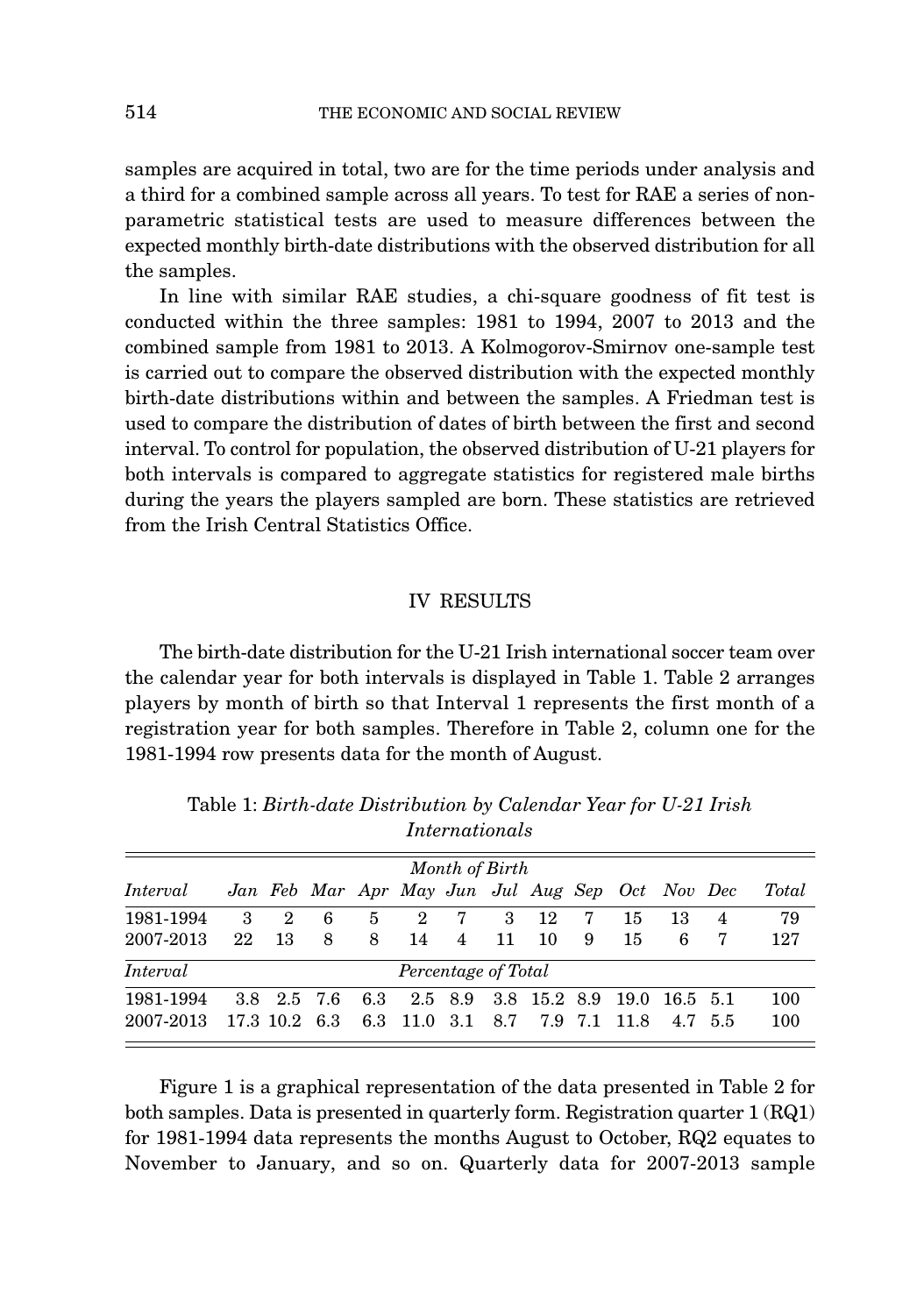corresponds to the regular quarters of the calendar year. RQ1 for both periods displays evidence of a bias towards children born in the months just after the registration cut-off date.

|           |               |    |     |                |                                |   | Month of Birth |     |      |       |         |      |       |
|-----------|---------------|----|-----|----------------|--------------------------------|---|----------------|-----|------|-------|---------|------|-------|
| Interval  | $\mathcal{I}$ | 2  | -3  | $\overline{4}$ | $\mathcal{F}$                  | 6 | 7              | 8   | 9    | 10    | -11     | 12   | Total |
| 1981-1994 | 12            | 7  | 15  | 13             | 4                              | 3 | 2              | 6   | 5    | 2     | 7       | З    | 79    |
| 2007-2013 | 22            | 13 | 8   | 8              | 14                             | 4 | 11             | 10  | 9    | 15    | 6       | 7    | 127   |
| Interval  |               |    |     |                | Percentage of Total            |   |                |     |      |       |         |      |       |
| 1981-1994 |               |    |     |                | 15.2 8.9 19.0 16.5 5.1 3.8 2.5 |   |                | 7.6 | -6.3 |       | 2.5 8.9 | -3.8 | 100   |
| 2007-2013 | 17.3 10.2     |    | 6.3 |                | 6.3 11.0 3.1                   |   | 8.7            | 7.9 | 7.1  | -11.8 | 4.7     | 5.5  | 100   |

Table 2: *Birth-date Distribution by Registration Year for U-21 Irish Internationals*

Figure 1: *Percentage Birth-date Distribution by Registration Quarter*



The months August, September and October account for 43.1 per cent of the observations during the time period 1981-1994 and 33.9 per cent for January, February and March from 2007-2013. From 1981 1994, RQ2 displays the second highest number of recorded births (25.4 per cent), RQ3 the third highest (16.3 per cent) and RQ4 (15.2 per cent) the lowest number of observations. In the second time period RQ2, RQ3 and RQ4 represent 20.4 per cent, 23.7 per cent and 22.0 per cent of the 2007 to 2013 population respectively.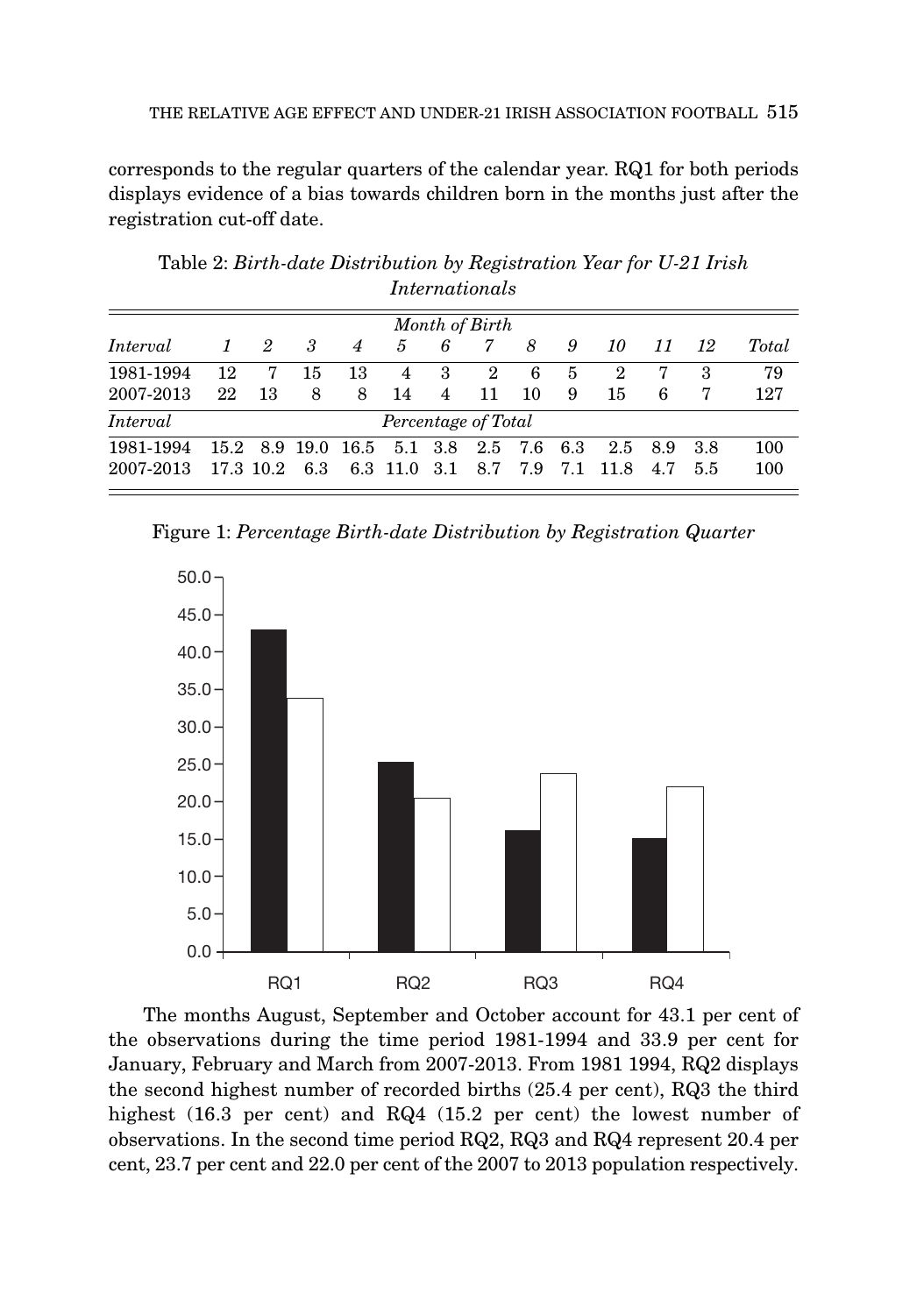Table 3 aggregates the data to show the distribution of U-21 Irish internationals by registration year from 1981-1994 and from 2007-2013. The combined sample displays evidence of a bias towards those born shortly after the cut-off date. Month 1 (August pre-1997, January post-1997) records the most observations (16.5 per cent). The quarterly data presents similar findings with Quarter 1 (August to October pre-1997, January to March post-1997) accounting for 37.4 per cent of all births. This is followed by Quarter 2 (22.3 per cent), Quarter 3 (20.9 per cent) and finally Quarter 4 (19.4 per cent).

|              | Month / Quarter of Birth (1981-1994 and 2007-2013) |    |    |               |              |     |              |    |    |              |  |
|--------------|----------------------------------------------------|----|----|---------------|--------------|-----|--------------|----|----|--------------|--|
|              |                                                    |    |    | $\mathcal{D}$ | $\mathbf{6}$ |     |              | 9  | 70 |              |  |
| 34           | 20                                                 | 23 | 21 | 18            |              | 13. | 16           | 14 | 17 |              |  |
| $77(37.4\%)$ |                                                    |    |    | 46(22.3%)     |              |     | $43(20.9\%)$ |    |    | $40(19.4\%)$ |  |

Table 3: *Ireland U-21 International Births by Month and Quarter (1981-1994 and 2007-2013)*

A chi-square test is conducted within all three samples with the null hypothesis assuming no difference in the distribution of birth dates in each. The time period from 1981 to 1994 confirms a statistically significant difference between the actual and expected distribution of births ( $p<0.01$ ,  $\gamma^2 = 33.25$ ). The  $2007$  to  $2013$  time period also displays a statistically significant result (p $<0.01$ ,  $\gamma^2 = 24.95$ ), in addition to the aggregate sample from 1981 to 2013 (p<0.01,  $\gamma^2 =$ 31.55). These three results confirm deviations in the distribution of observed births across the three periods when compared to the expected distribution.

Statistically significant effects are found using the Kolmogorov-Smirnov one-sample test for both intervals when comparing the samples against the expected distribution (p<0.01 1981-1994 and p<0.10 2007-2013). Additionally, statistically significant effects are discovered using the Kolmogorov-Smirnov test to compare between distributions when investigating a shifting bias (p<0.01 1981-1994 when compared to 2007-2013). The Friedman test reports a statistically significant difference when comparing the first with the second interval. This result confirms that the distribution of birth dates between both samples has changed over the period (p<0.05,  $\chi^2 = 4.31$  when comparing 1981-1994 to 2007-2013). This further supports the view of a shifting bias for Irish U-21 internationals. These results are consistent with studies that consider the impact of changing the registration date (Musch and Hay, 1999; Helsen, Starkes and Van Winckel, 2000: Cobley *et al*., 2008; Ostapczuk and Musch, 2013).

Finally, a statistically significant effect is found using the Kolmogorov-Smirnov one-sample test over the entire sample from 1981 through to 2013,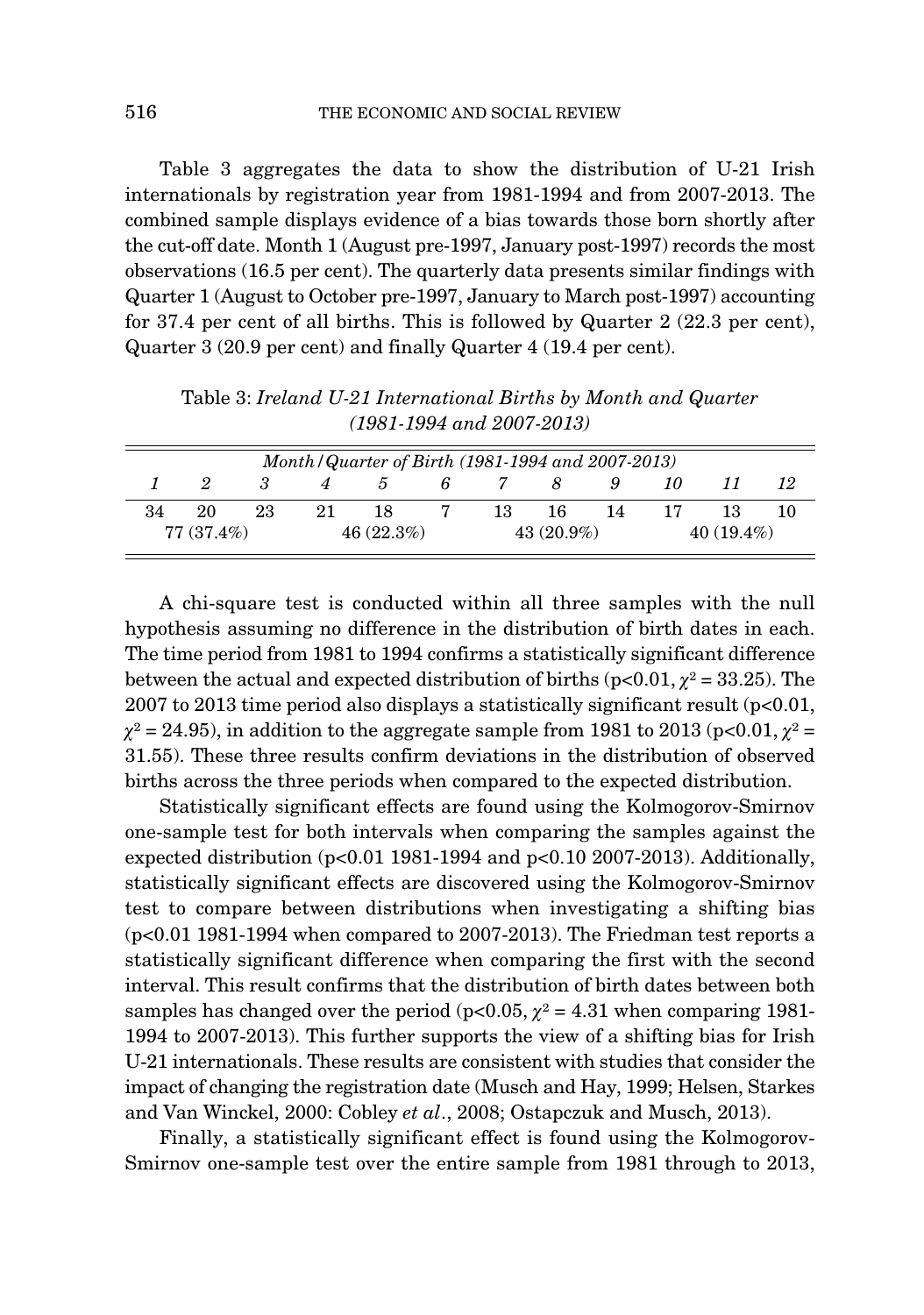when players are categorised by the first month of the registration year  $(p<0.01)$ 1981-2013). To ensure that the observed relative age effect and shifting bias is not a consequence of the distribution of male births in Ireland, population statistics for the years under assessment are accessed. Birth statistics for males in Ireland for the intervals under analysis is approximately even for both periods and presented in Table 4 and Figure 2 (Central Statistics Office, 2013).

| Years                        | Q1      |         | Q3      | Q4      | Total   |  |  |
|------------------------------|---------|---------|---------|---------|---------|--|--|
| 1960-1976                    | 138,104 | 148,087 | 143,280 | 131,351 | 560,822 |  |  |
| 1986-1993                    | 56,480  | 56,360  | 56,713  | 51,258  | 222,811 |  |  |
| Years<br>Percentage of Total |         |         |         |         |         |  |  |
| 1960-1976                    | 24.6    | 26.4    | 25.5    | 23.4    | 100     |  |  |
| 1986-1993                    | 25.3    | 26.2    | 25.4    | 22.9    | 100     |  |  |

Table 4: *Male Birth-date Distribution from 1960-1972 and from 1986-1993*

Figure 2: *Comparison of Male Birth-date Distribution per Quarter: 1960-1972 and 1986-1993*

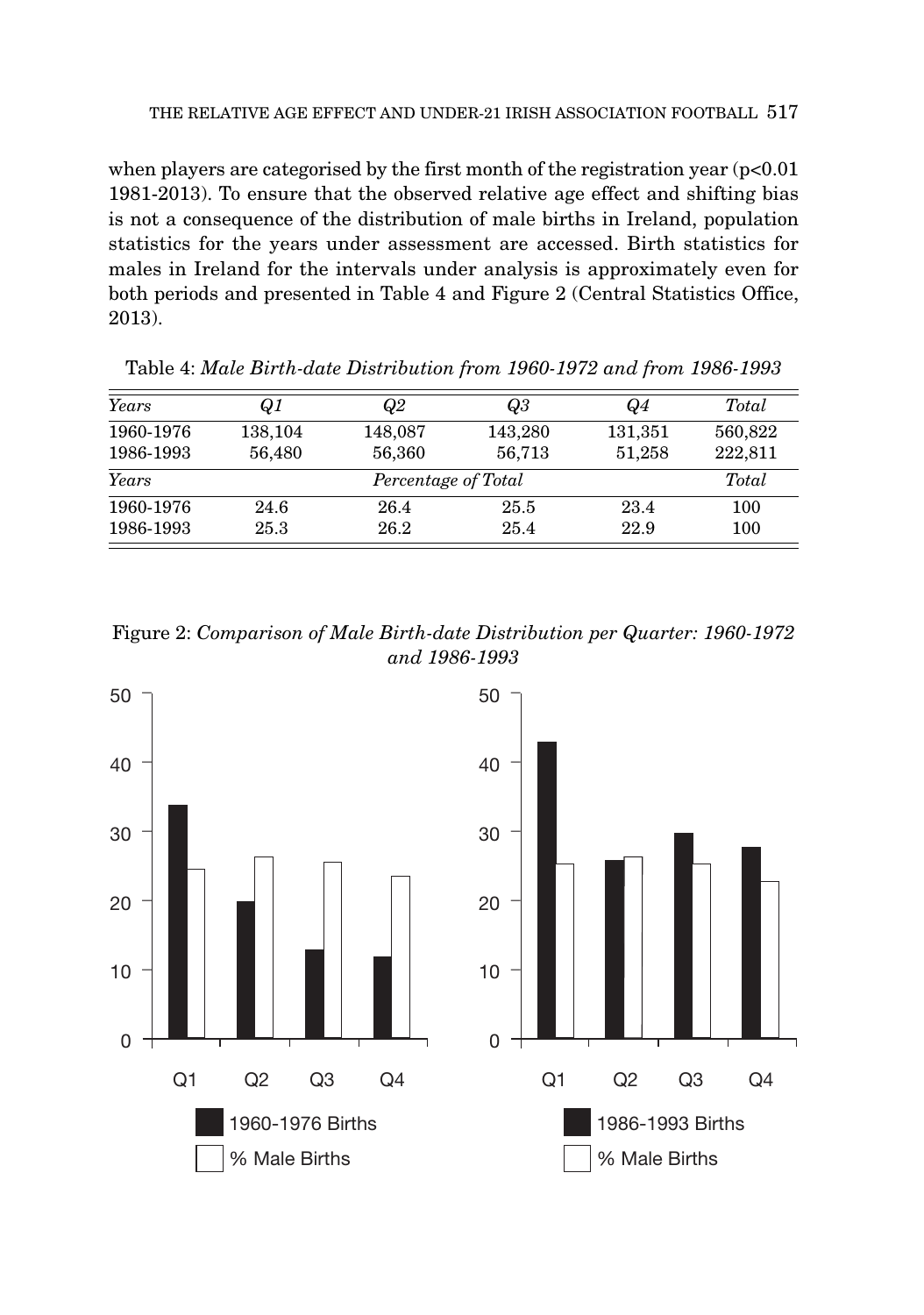## V CONCLUSION

The findings here provide evidence of RAE in Irish U-21 international football over two time periods, at an aggregate level and a shifting bias when the cut-off date is changed. These findings have consequences for national bodies that aim to increase participation (prevent dropout) and foster elite performance. In light of the results, we conclude with strategies to minimise age biases that should be of interest to policymakers seeking to improve both participation rates and the Irish talent identification system in youth soccer.

First, the competitive structure in which talent is nurtured in Ireland facilitates the pursuit of immediate rewards as competitions model themselves closely on the format of adult professional leagues. Dual fixtures and league formats allow a competitive mentality to permeate youth soccer as teams, by virtue of a league table, are geared solely toward prize winning. The competitive league structure for young children should be altered to remove a league table format that intensifies competition. Shifting to a format where individual match outcomes do not influence subsequent ties could serve to diminish the intensity of competitiveness at a youth level without shifting to a non-competitive match format.

Second, a reconsideration of the chronological age bands could lessen RAE. Iterating cut-off dates or establishing bi-annual age categories could reduce the observed bias. These modifications could reduce the range of ages within a particular band. Segregating players to a greater extent would encourage greater practice hours and playing time. Third, mentoring practices can be improved, especially those relating to a child's uptake of soccer. This will allow mentors to take an important step from understanding RAE to prevention.

A fourth mechanism to reduce RAE in Ireland concerns changing the playing environments. Competitive matches for organised soccer are commonly conducted within a full playing pitch.4 These dimensions are conducive to utilising physique. Adjusting the playing environments can foster talent through rules that reduce the excessive advantages of physical attributes and promote skill and technique. An example of such an adjustment would be to set national guidelines that regulate the playing area and goal dimensions in tandem with age categories. While it may appear difficult to change existing mentalities regarding talent identification, adapting playing environments could negate the incentive and effectiveness of selecting a youth player primarily upon physical maturity.

<sup>4</sup> Standard field dimensions, established by the International Federation of Association Football (FIFA), impose a minimum pitch length of 90 metres and minimum width of 45 metres as a requirement for adult matches.